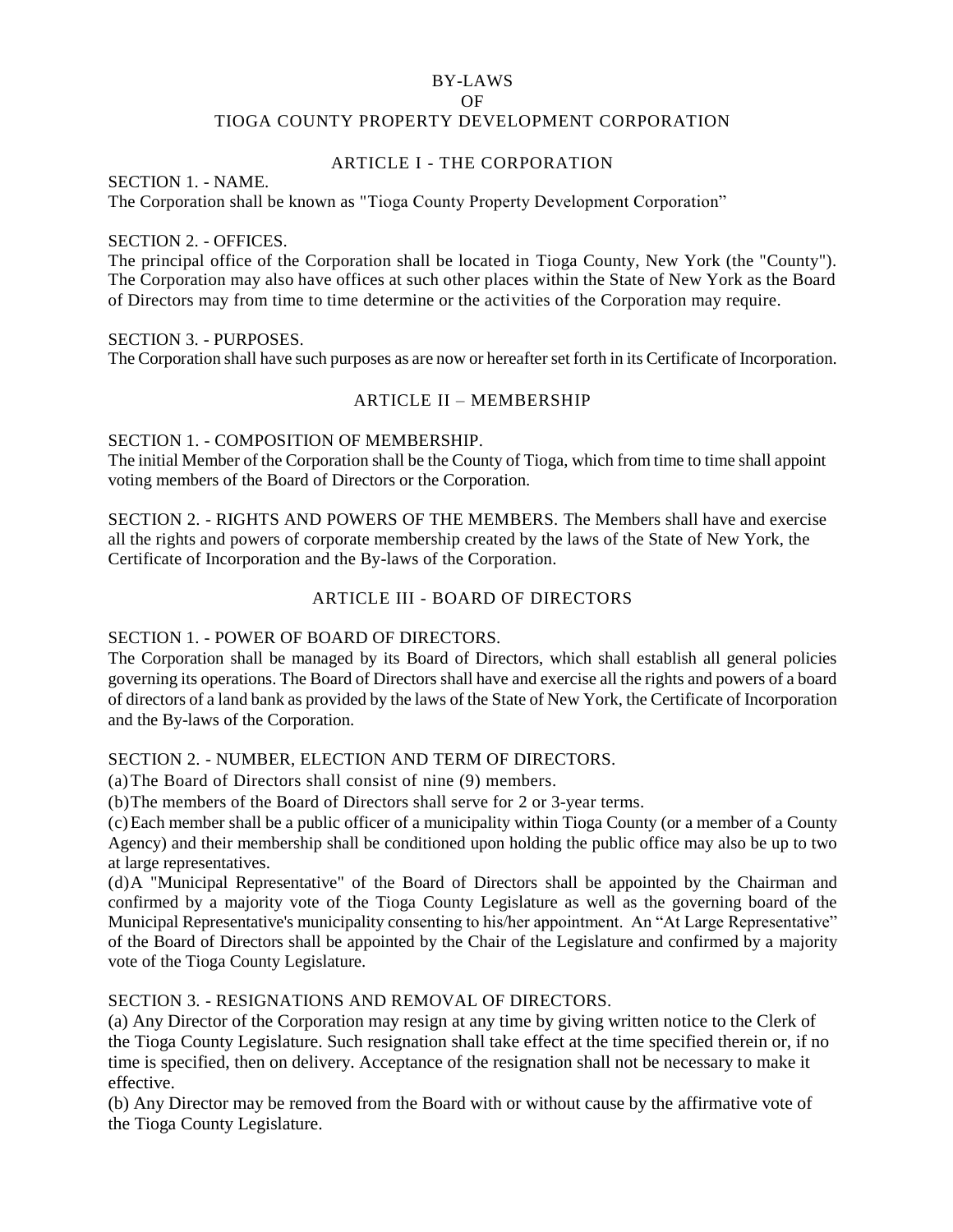# SECTION 4. - VACANCIES.

Vacancies occurring for any reason shall be filled by the Chairman of the Tioga County Board of Legislators, subject to confirmation by the Tioga County Legislature as soon as practicable. A Director elected to fill a vacancy caused by resignation, death, disability or removal shall hold office for the unexpired term of his or her predecessor in office and until a successor is elected and takes office.

#### SECTION 5. - ANNUAL AND REGULAR MEETINGS OF THE CORPORATION.

The Board of Directors shall hold an annual meeting of the Corporation within six months after the end of each fiscal year at a convenient time and place designated by the Board. At the annual meeting, the Board shall select annually from among themselves a Chairman, a Vice-Chairman, a Secretary, a Treasurer, and such other officers as the board may determine, receive the annual report and transact such other business as may properly come before the meeting. Regular meetings of the Board of Directors shall be held at such times and places as shall be fixed by the Board. Written notice shall be mailed (via regular mail or electronic mail) or delivered to all members of the Board prior to each meeting.

## SECTION 6. - ANNUAL REPORT.

At the annual meeting of the Corporation, the Chairman and Treasurer shall present an annual report showing in appropriate detail the following information:

(a) A complete verified or audited financial statement of the Corporation for the fiscal year immediately preceding the date of the report showing the assets and liabilities, principal changes in assets and liabilities, revenue, receipts, expenses and disbursements of the Corporation; and (b) A summary of the activities of the Corporation during the preceding year. The annual report shall be filed with the minutes of the annual meeting.

# SECTION 7. - SPECIAL MEETINGS AND NOTICE.

Special meetings of the Board of Directors may be called at any time by the Chairman or a majority of the entire Board of Directors of the Corporation. Written notice shall be mailed (via regular mail or electronic mail) or delivered to each Director of the Corporation prior to the meeting. Said notice shall state the purposes, time and place of the special meeting and that no business other than that specified in the notice may be transacted.

# SECTION 8. - WAIVERS OF NOTICE.

Notice of a meeting need not be given to any Director who submits a signed waiver of notice whether before or after the meeting, or who attends the meeting without protesting, prior thereto or at its commencement, the lack of notice to him or her.

# SECTION 9. - PLACE OF MEETINGS.

The Board of Directors may hold its meetings at such place or places within or outside the State of New York as the voting Directors may from time to time by resolution determine.

#### SECTION 10. — OPEN MEETINGS

To the extent required by law, the Corporation shall comply with the Open Meetings Law of the State of New York, as set forth within Article 7 of the Public Officers Law.

#### SECTION 11. — FREEDOM OF INFORMATION

To the extent required by law, the Corporation shall comply with the Freedom of Information Law of the State of New York, as set forth within Article 6 of the Public Officers Law.

#### SECTION 12. - QUORUM AND ADJOURNED MEETINGS.

(a) A majority of the entire Board of Directors shall constitute a quorum for the transaction of business at meetings of the Board. When a quorum is once present to organize a meeting, it shall not be broken by the subsequent withdrawal of any Director(s).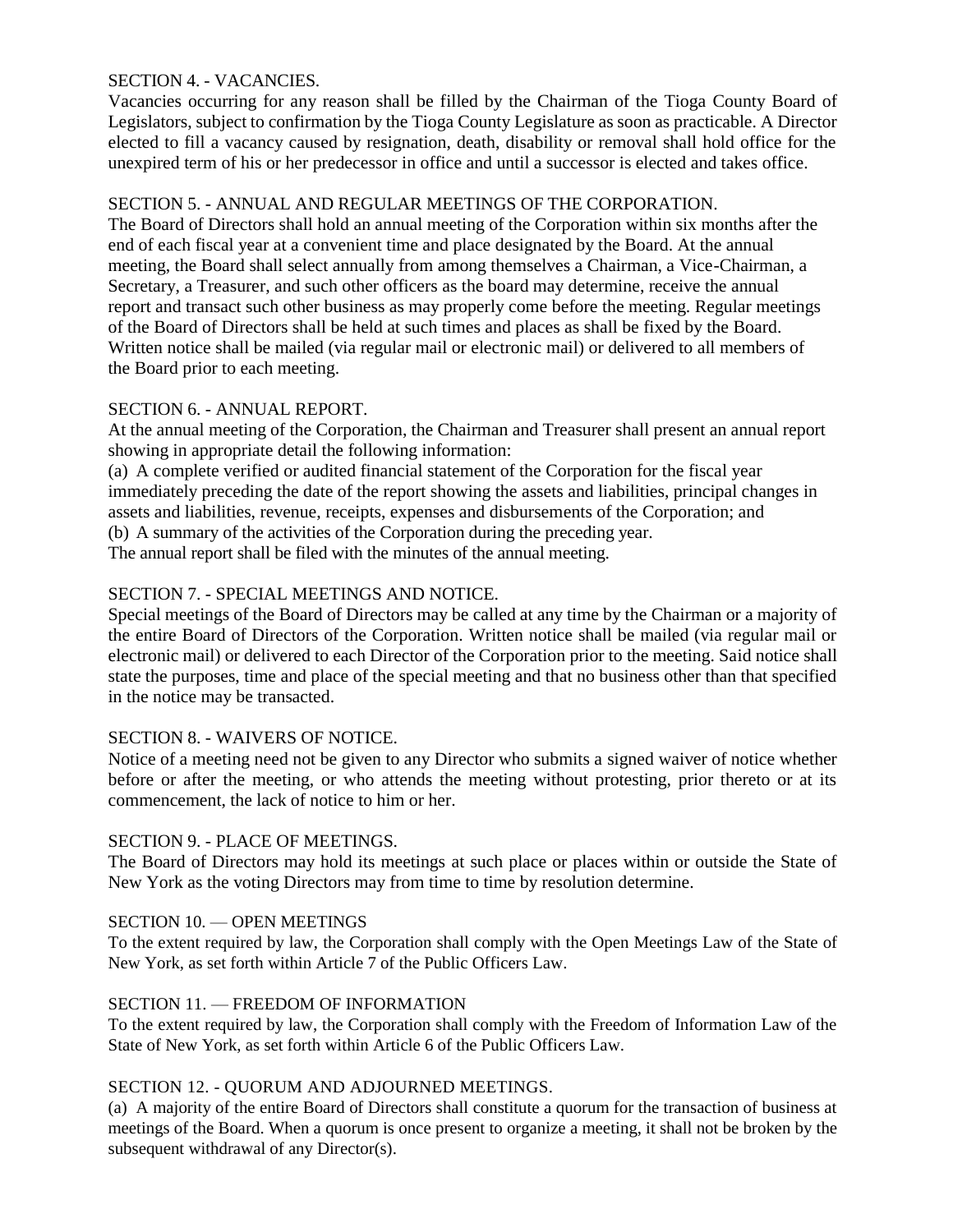(b) A majority of the Directors present, whether or not a quorum is present, may adjourn any Board meeting to another time and place. If a quorum is present at the adjourned meeting, any business may be transacted that might have been transacted on the original date of the meeting. Notice of the adjourned meeting shall be given to all Directors.

# SECTION 13. - ACTION BY THE BOARD OF DIRECTORS.

Any corporate action to be taken by the Board of Directors means action at a meeting of the Board. Each Director shall have one vote regarding any corporate action to be taken by the Board. Except as otherwise provided by law, the Certificate of Incorporation, or these By-laws, the vote of a majority of the Directors present at the time of the vote at a duly convened meeting at which a quorum is present shall be the act of the Board of Directors and all references to actions of the Board of Directors herein and in the Certificate of Incorporation shall mean the affirmative vote of a majority of the Directors present at the time of the vote at a duly convened meeting at which a quorum is present.

# SECTION 14. - ORGANIZATION.

At each meeting of the Board of Directors, the Chairman shall preside. The Secretary, or, in his or her absence, a person chosen by a majority of the Directors present, shall keep complete and accurate minutes of the meeting.

# SECTION 15. - ATTENDANCE AT MEETINGS.

Attendance at each meeting of the Board shall be recorded by the Secretary in the minutes thereof. The Clerk of the Tioga County Legislature shall receive notification of the failure of a member of the Board of Directors to attend three consecutive regular meetings of the Board, unless such absence is for good cause and is excused by the Chairman.

# SECTION 16. - COMPENSATION.

The Directors shall serve without compensation. All Directors may be reimbursed for reasonable expenses incurred in the performance of corporate duties.

# SECTION 17. - PROPERTY RIGHTS.

No Director of the corporation shall, by reason of that position, have any rights to or interest in the property or assets of the Corporation.

# SECTION 18. - DISSOLUTION

In the event of the dissolution of the Corporation or the winding up of its affairs, the Board of Directors shall, after paying or making provision for the payment of all debts and liabilities of the Corporation of whatsoever kind or nature, distribute all the remaining assets and property of the Corporation to the County as set forth in Section 1613 of the Not-for-Profit Corporation Law.

# ARTICLE IV - COMMITTEES

# SECTION 1. - STANDING COMMITTEES.

(a) The Standing Committees of the Board shall be as described in subparagraph (b) below. Except as otherwise provided by these By-laws, each Standing Committee shall consist of at least three Directors. No Standing Committee shall have authority as to the following matters:

- (i) The submission to the Members of any action requiring its approval;
- (ii) The amendment or repeal of these By-laws or the adoption of new By-laws; or
- (iii) The amendment or repeal of any resolution of the Board which by its terms is not so amendable or repealable.

(b) Until changed by amendment of these By-laws, the Corporation shall have Audit, Finance, and Governance Standing Committees comprised of independent members, as required by PAAA.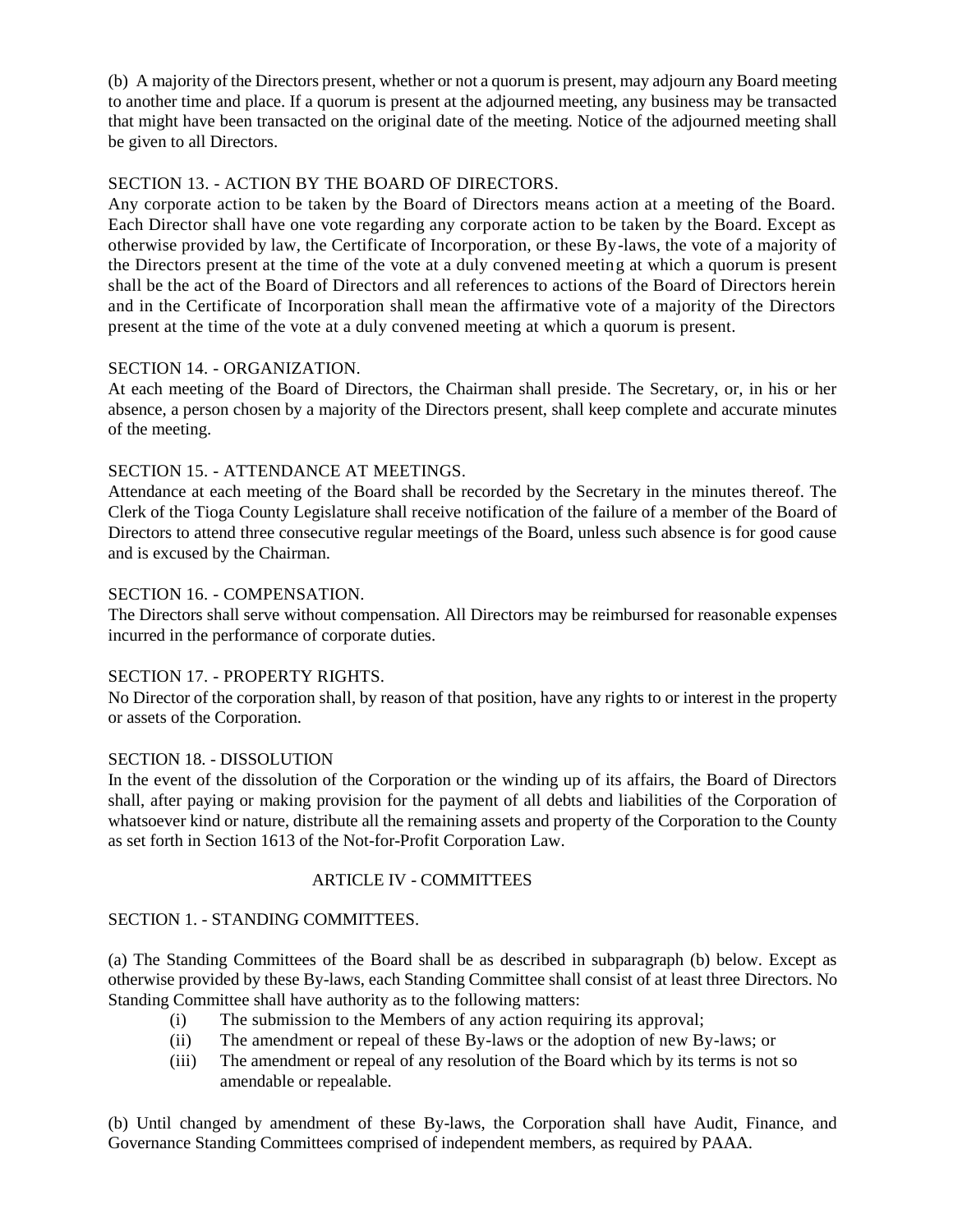# SECTION 2. - SPECIAL COMMITTEES.

The Board of Directors, by resolution adopted by a majority of the entire Board of Directors, may create Special Committees, which shall have only the powers specifically delegated to them and shall in no case have powers which are not authorized for Standing Committees. The members of Special Committees shall be appointed by the Chairman from among the Directors, with the approval of the Board.

## SECTION 3. - MEETINGS.

Meetings of committees shall be held at such times and places as shall be fixed by the respective committee chairmen, or by vote of a majority of all of the members of the committee. Written notice shall be mailed (via regular mail or electronic mail) or delivered to all members of the committee prior to each meeting. Written minutes of the proceedings shall be kept at all committee meetings and shall be submitted at the next meeting of the Board.

## SECTION 4. - QUORUM.

Unless otherwise provided by resolution of the Board of Directors, a majority of all of the members of a committee shall constitute a quorum for the transaction of business.

## SECTION 5. - MANNER OF ACTING.

Any corporate action to be taken by a committee shall mean such action to be taken at a meeting of the committee. Action shall be taken by majority vote of those present at a meeting.

## ARTICLE V — OFFICERS

# SECTION 1. - CHAIRMAN; VICE-CHAIRMAN; OTHER OFFICERS.

The Corporation shall have a Chairman, a Vice-Chairman, a Treasurer, and a Secretary and other officers and assistant officers as the Board of Directors may determine. The offices of Chairman and Secretary shall not be held by the same person. The officers shall have such duties as may be prescribed by these By-laws and the Board of Directors.

#### SECTION 2. - TERMS OF OFFICERS.

The officers shall be elected by a majority vote of the entire Board of Directors upon the creation of Corporation and thereafter at its annual meeting. Unless a shorter term is provided in the resolution of the Board electing such officer, the term of office of each officer shall extend for one year after his or her election and until a successor is elected or appointed and qualified. Officers shall be eligible to serve an unlimited number of consecutive terms.

# SECTION 3. - ADDITIONAL OFFICERS.

Additional officers may be elected for such period, have such authority and perform such duties, either in an administrative or subordinate capacity, as the Board of Directors may from time to time determine.

#### SECTION 4. - REMOVAL OF OFFICERS.

Any officer may be removed by vote of the Directors, with or without cause, at any time, provided there is a quorum of not less than a majority of the entire Board of Directors present at the meeting at which such action is taken.

#### SECTION 5. - RESIGNATION.

Any officer may resign at any time by giving written notice to the Board of Directors, the Chairman or the Secretary. Any such resignation shall take effect at the time specified therein, or, if no time is specified, then on delivery. Acceptance of the resignation shall not be necessary to make it effective.

## SECTION 6. - VACANCIES.

A vacancy in any office of the Corporation shall be filled by the majority vote of the entire Board of Directors.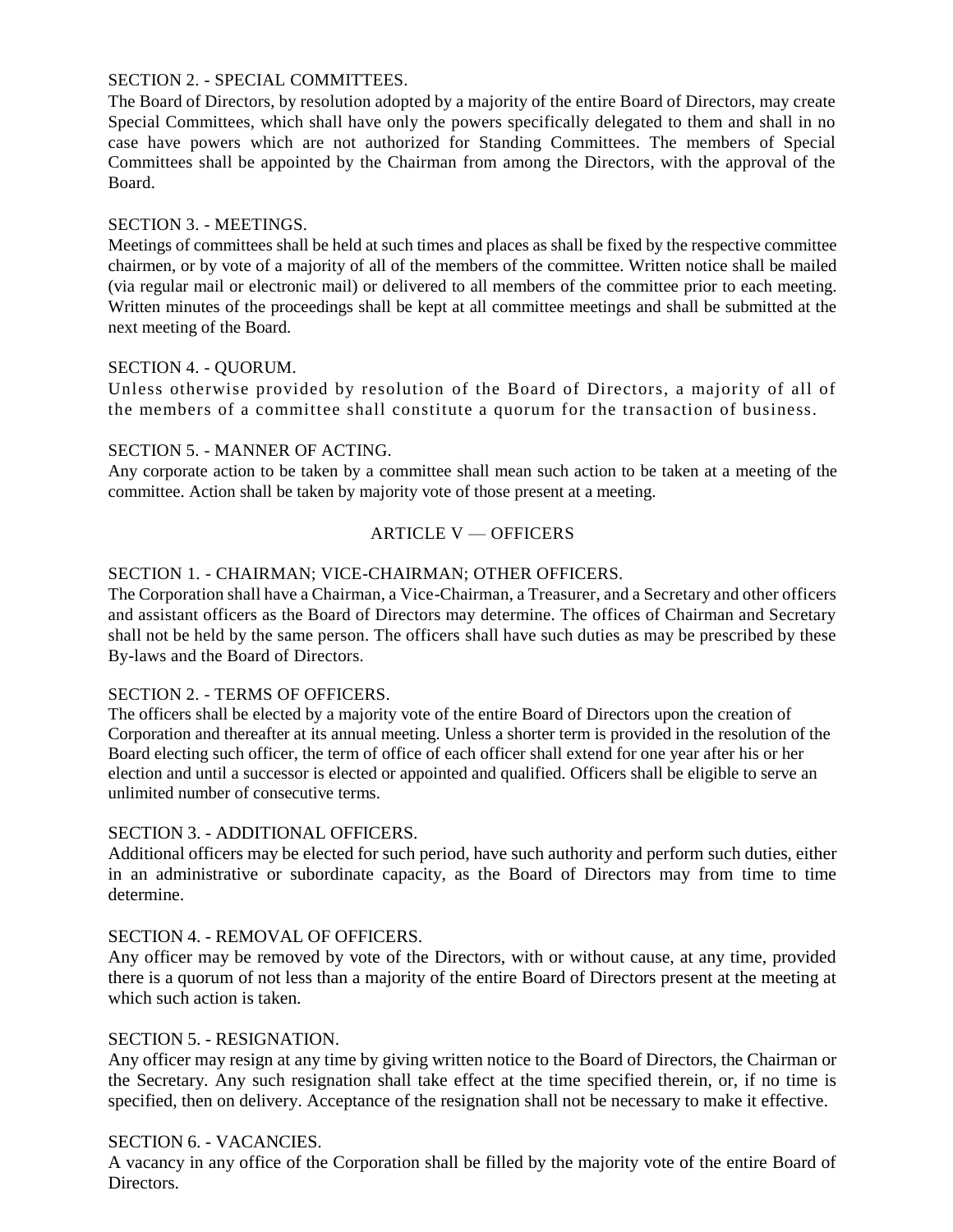# SECTION 7. — CHAIRMAN AND VICE-CHAIRMAN.

The Chairman shall be the chief executive officer of the Corporation and shall generally supervise all its affairs. The Chairman shall perform such other duties as may be assigned to him or her from time to time by the Board of Directors. The Vice-Chairman shall perform the duties of the Chairman in the latter's absence or inability to perform, and such other duties as may be assigned to him or her from time to time by the Board of Directors.

#### SECTION 8. - SECRETARY.

It shall be the duty of the Secretary to supervise the preparation of minutes of all meetings of the Members and the Board of Directors and its committees, the giving of all notices required to be given by the Corporation, and the keeping of a current list of the Corporation's Members, Directors and officers and their residence addresses. The Secretary shall be responsible for supervising the preparation and maintenance of the books and records of the Corporation. The Secretary shall attend to such correspondence as may be assigned to him or her and perform all the duties customarily incidental to that office and such other duties as may be assigned to him or her by the Board of Directors or the Chairman. From time to time, the Board of Directors may employ or contract with an Assistant Secretary to whom the Board of Directors may designate certain duties of the Secretary and other such duties as may be assigned to him or her.

#### SECTION 9. - TREASURER.

It shall be the duty of the Treasurer, as Chief Financial Officer of the Corporation, to oversee the financial affairs of the Corporation, report at each regular meeting of the Board of Directors, and participate in preparing the annual report of the Corporation and the filing of all required tax returns and other regulatory reports. The Treasurer shall perform such other duties as may be assigned to him or her by the Board of Directors or the Chairman. From time to time, the Board of Directors may employ or contract with an appointed Assistant Treasurer to whom the Board of Directors may designate certain duties of the Treasurer and other such duties as may be assigned to him or her.

# ARTICLE VI - CONTRACTS, CHECKS, DRAFTS AND BANK ACCOUNTS

# SECTION 1. - EXECUTION OF CONTRACT

The Board of Directors, except as these By-laws otherwise provide, may authorize any officer or officers, agent or agents, employee or employees, in the name of and on behalf of the Corporation, to enter into any contract or execute and deliver any instrument, and such authority may be general or confined to specific instances; but, unless so authorized by the Board of Directors, or expressly authorized by these By-laws, no officer, agent or employee shall have any power or authority to bind the Corporation by any contract or engagement or to pledge its credit or to render it liable pecuniarily in any amount for any purpose.

#### SECTION 2. - LOANS.

No loans shall be contracted on behalf of the Corporation unless specifically authorized by the Board of Directors.

#### SECTION 3. - CHECKS, DRAFTS, ETC.

All checks, drafts and other orders for the payment of money out of the funds of the Corporation, and all notes or other evidences of indebtedness of the Corporation, must be signed on behalf of the Corporation by the Chairman or the Treasurer or such Member as shall be designated by the Board of Directors.

#### SECTION 4. - DEPOSITS.

All funds of the Corporation not otherwise employed shall be deposited from time to time to the credit of the Corporation in such banks, trust companies or other depositories as the Treasurer may recommend and the Board of Directors approves.